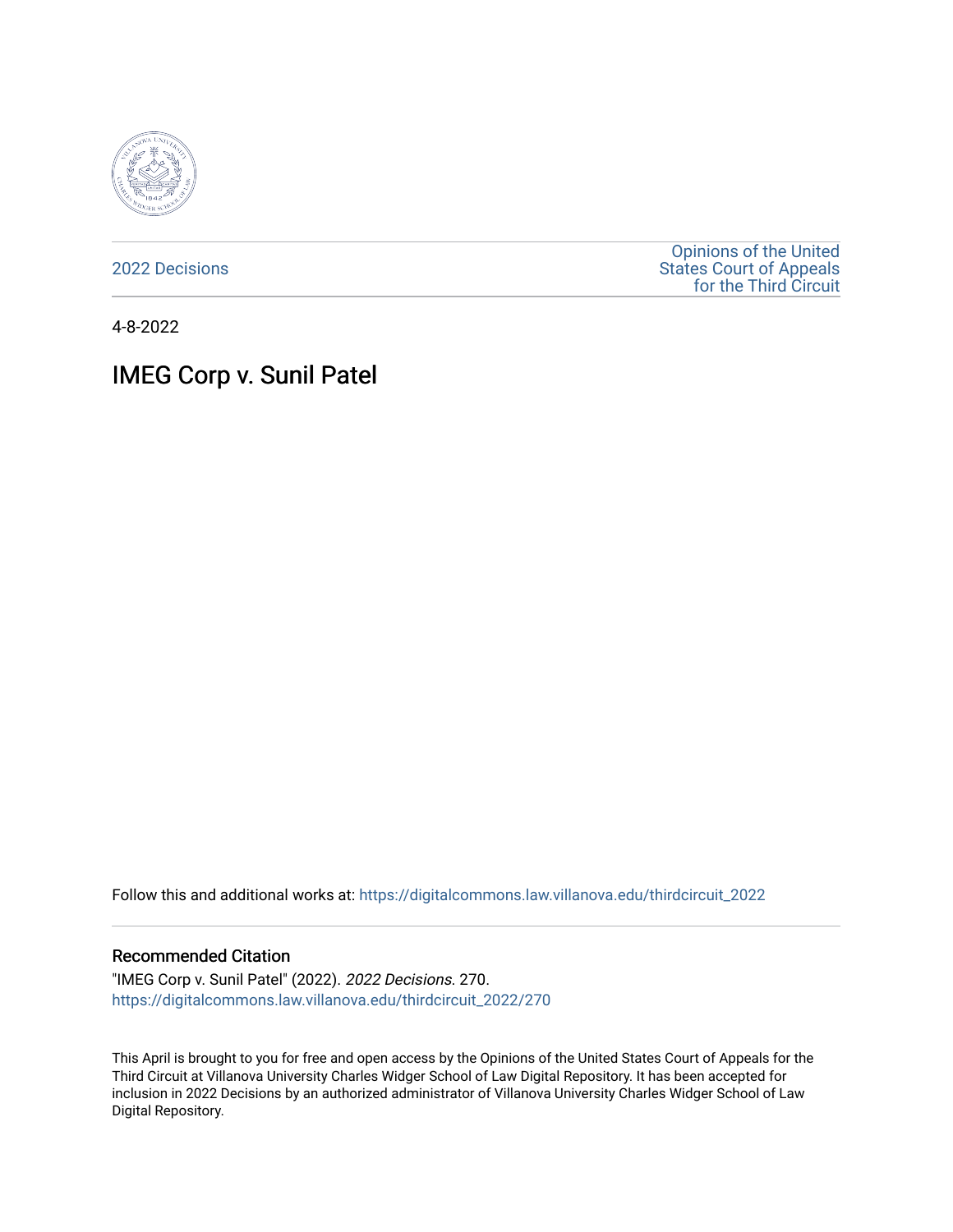## NOT PRECEDENTIAL

# UNITED STATES COURT OF APPEALS FOR THE THIRD CIRCUIT

### No. 21-1310

#### IMEG CORP, a Delaware Corporation

v.

\*\*SUNIL PATEL, an individual \*\*(Dismissed pursuant to Court's Order dated 07/08/2021)

\*Richard Frey; \*Epstein Becker & Green, P.C., Appellants

\*(Pursuant to Rule 12(a), Fed. R. App. P.)

On Appeal from the United States District Court for the District of Delaware (D.C. Civ. No. 1-20-mc-00111) District Judge: Honorable Colm F. Connolly

Submitted Pursuant to Third Circuit L.A.R. 34.1(a) March 25, 2022

 $\mathcal{L}_\text{max}$ 

Before: BIBAS, MATEY, and PHIPPS, *Circuit Judges*.

(Filed: April 8, 2022)

OPINION\*

<sup>\*</sup> This disposition is not an opinion of the full Court and pursuant to I.O.P. 5.7 does not constitute binding precedent.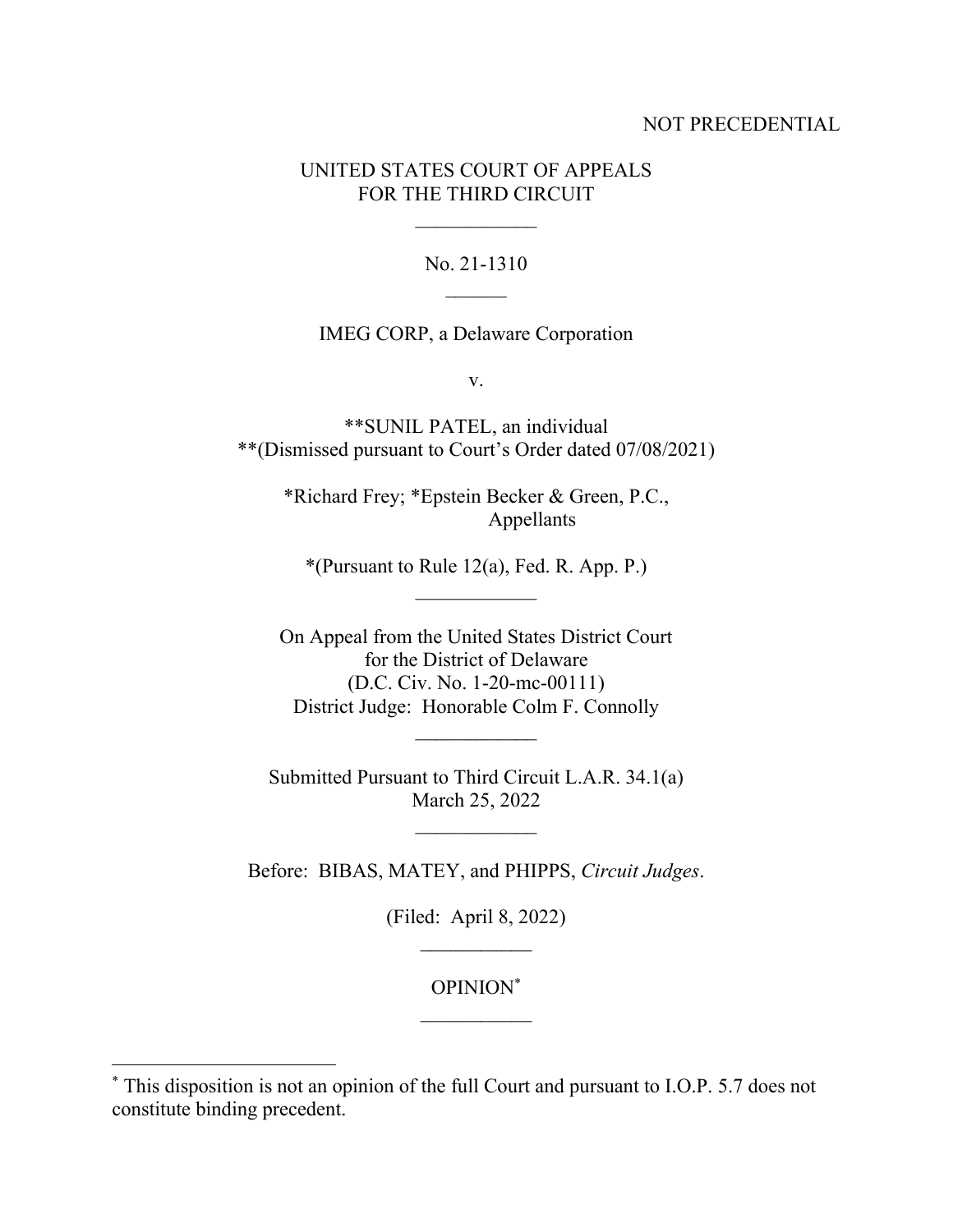### PHIPPS, *Circuit Judge*.

The District Court sanctioned an attorney and his law firm for taking selfcontradictory positions about arbitration in different forums. In federal court, the attorney argued successfully that a dispute had to be arbitrated, but then before the arbitrator, he argued that the controversy belonged in federal court. In addressing that conduct, the District Court first issued an order determining that the conduct was sanctionable under Civil Rule 11(b), and that the attorney and his firm were liable for reasonable attorneys' fees and costs. Then, after the parties submitted briefing, the District Court issued a second order, which fixed the amount of those sanctions at \$89,776.52. The attorney and law firm filed a timely notice of appeal from the first order before the second order issued, but they did not appeal the second order.

This case presents a threshold question of final-order appellate jurisdiction under 28 U.S.C. § 1291: does the notice of appeal from the first order confer appellate jurisdiction to challenge the imposition of sanctions? As explained below, the first order was not final and appealable, and thus it cannot serve as a basis for final-order appellate jurisdiction under 28 U.S.C. § 1291. Without another apparent basis for appellate jurisdiction, we will dismiss this case for lack of jurisdiction.

# **FACTUAL BACKGROUND**

#### **A. The Factual Basis for the District Court's Initial Sanctions Order**

Through his law firm, Epstein Becker & Green, P.C., Richard Frey represented Sunil Patel in litigation arising out of Patel's alleged involvement in a 'rent-a-vet'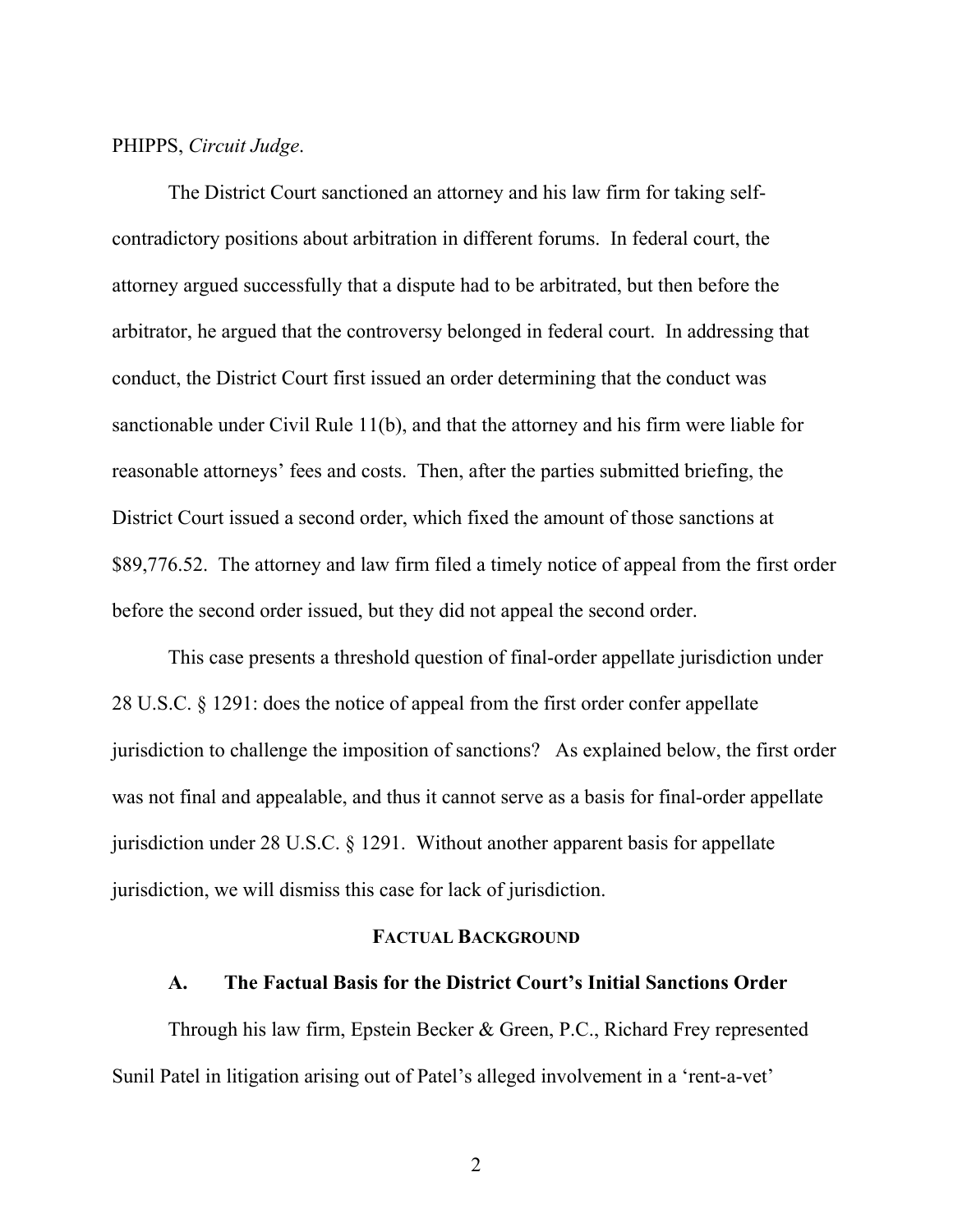scheme. While he was a shareholder and officer at a predecessor corporation to IMEG, Patel allegedly used a disabled veteran as a front man to fraudulently obtain government contracts designated for disabled military veterans. Under the terms of the merger agreement that formed IMEG, IMEG was liable for any fraud Patel committed while with that predecessor corporation.

Accordingly, in initiating a fraud action based on Patel's purported rent-a-vet scheme, the United States Department of Justice sued IMEG. After settling with the Department of Justice, IMEG sought to recover from Patel through a civil suit filed in the Central District of California. On Patel's behalf, Frey moved to dismiss IMEG's complaint on the grounds that the merger agreement required binding arbitration in Wilmington, Delaware. The District Court for the Central District of California granted that motion, ruling that the arbitration clause in the merger agreement encompassed IMEG's claims against Patel.

After that court order, IMEG filed a demand for arbitration against Patel with the American Arbitration Association in Wilmington, Delaware. In that forum, Patel, through Frey, argued that IMEG's claims were not covered by the arbitration clause in the merger agreement. The arbitrator was persuaded by that argument and refused to proceed with arbitration.

Twice foiled by Frey and Patel's contradictory positions on the arbitration clause, IMEG then petitioned to compel arbitration in the District of Delaware under the Federal Arbitration Act. *See* 9 U.S.C. § 4; 28 U.S.C. § 1332(a)(1). On Patel's behalf, Frey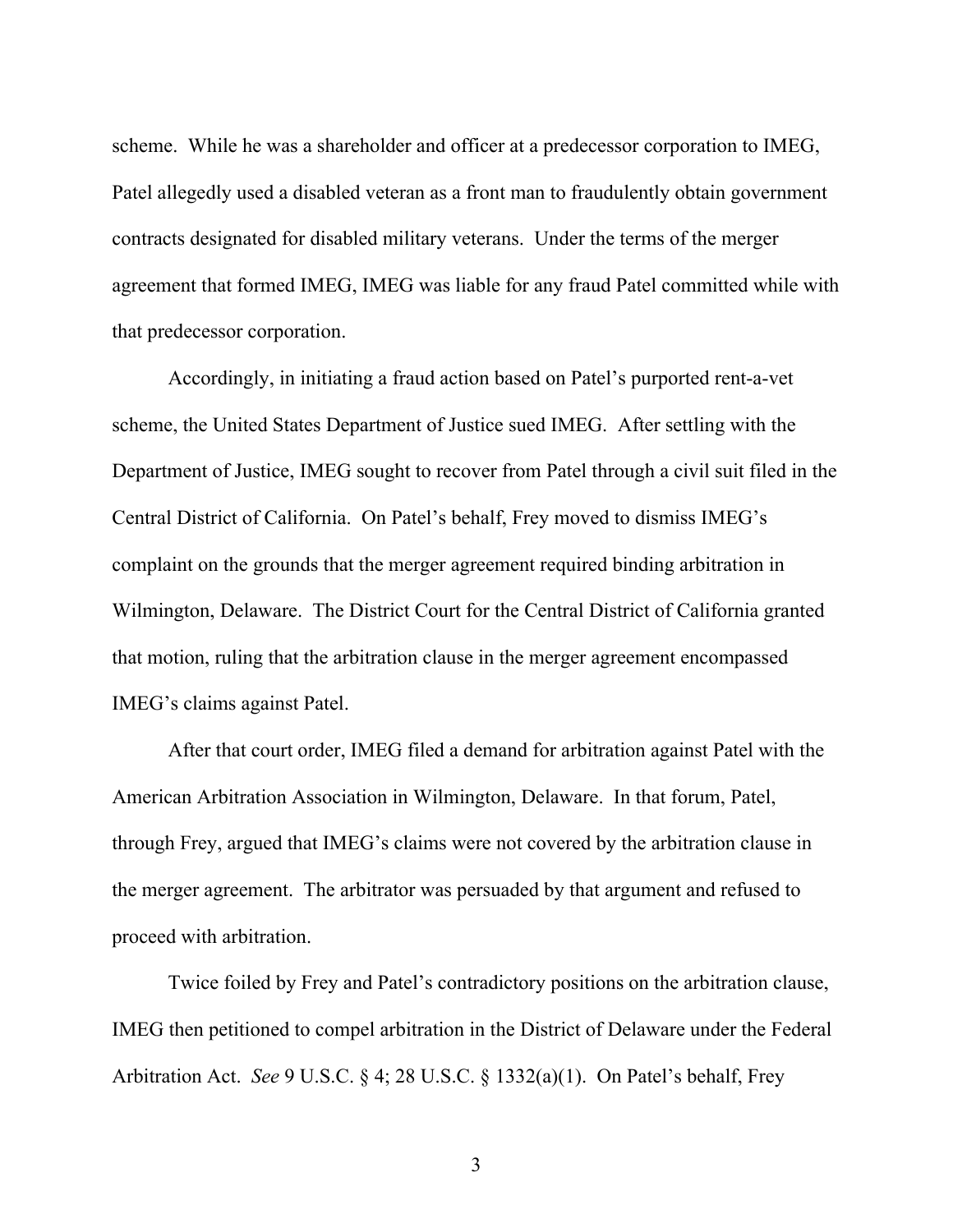moved to dismiss IMEG's petition, arguing that IMEG's claims were not subject to the arbitration clause in the merger agreement. That filing prompted IMEG to move for sanctions under Rule 11 against Patel, Frey, and Epstein Becker & Green, P.C.

### **B. The District Court's Rulings**

In resolving the petition to compel arbitration and the sanctions motion, the District Court issued two orders.

After an evidentiary hearing, the District Court issued an order granting IMEG's petition to compel arbitration. As a sanction, that same order required Patel to pay IMEG "reasonable attorneys' fees and costs incurred in filing and briefing [IMEG's] Petition" within thirty days. D. Del. Order ¶ 3 (Jan. 19, 2021) (App. 3–4). As a further sanction, and, in essence a double recovery for IMEG, the order also required Frey and his law firm to pay the same amount to IMEG within thirty days. After issuing that order, the District Court marked the case closed on its docket.

Patel, Frey, and Epstein Becker & Green, P.C. later disputed IMEG's proposal on the amount of sanctions due under the first order. In response, the District Court issued a second order setting the amount of attorneys' fees and costs at \$89,776.52.

#### **C. The Notice of Appeal**

After the District Court's first order – but before its second order – Patel, Frey and Epstein, Baker & Green, P.C. filed a joint notice of appeal. None of those parties filed another notice of appeal after the second order was issued. During the pendency of the appeal, Patel settled with IMEG, and this Court dismissed Patel as a party.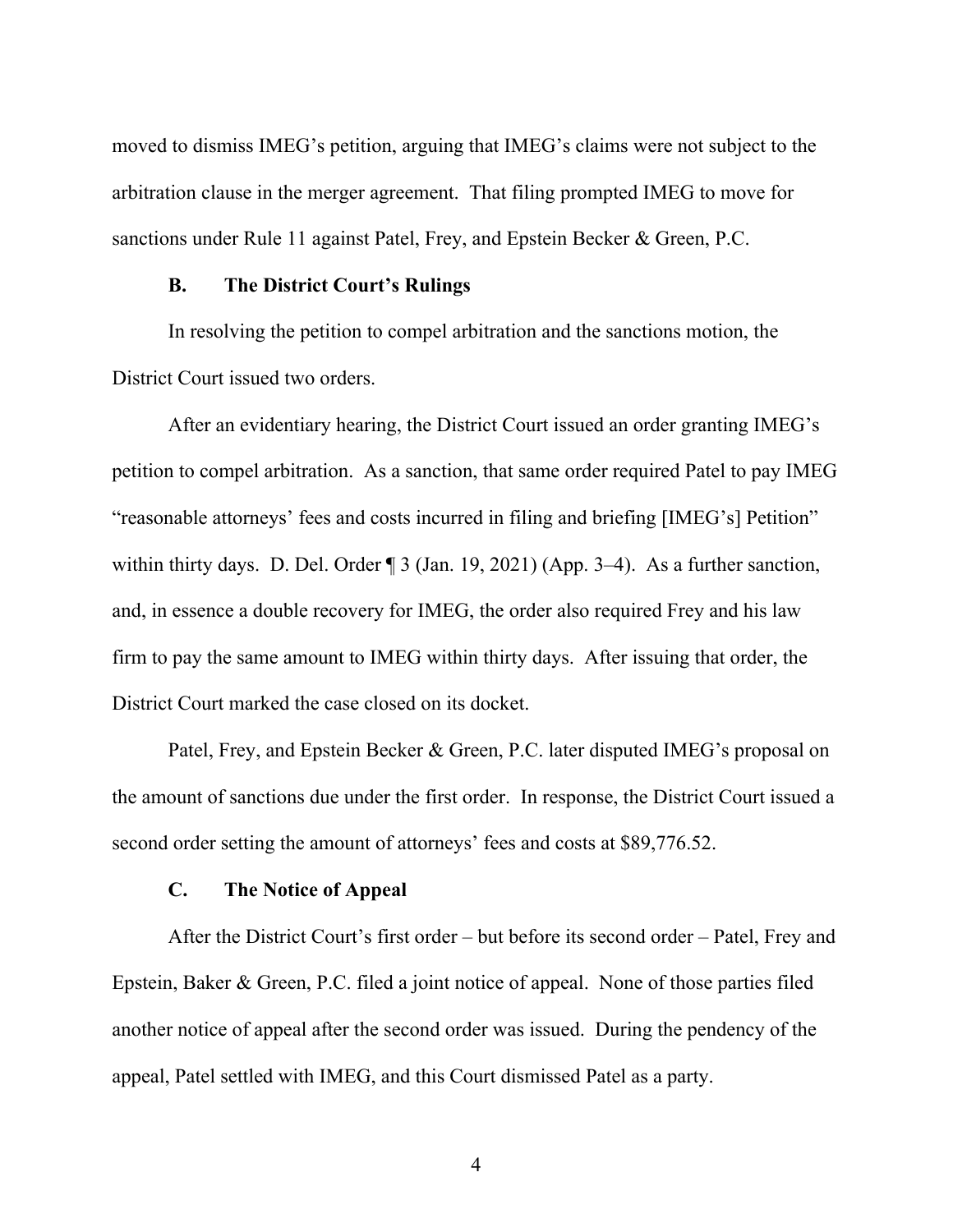#### **DISCUSSION**

This Circuit has developed a general rule for the finality of sanctions orders: they are appealable as final orders under 28 U.S.C. § 1291 only after the sanctions amount has been set. *See Napier v. Thirty or More Unidentified Fed. Agents, Emps., or Officers*, 855 F.2d 1080, 1089 (3d Cir. 1988) ("As a general rule, when a district court determines liability before determining the damages amount, the liability determination is not appealable until judgment has been entered on the amount." (citing *In re Jeannette Corp.*, 832 F.2d 43, 45 (3d Cir. 1987))).<sup>1</sup> Thus, a sanctions order is not final simply because a district court has found conduct sanctionable. *See Becton Dickinson & Co.*, 799 F.2d at 61–62; *see also United States v. Sleight*, 808 F.2d 1012, 1015 (3d Cir. 1987) (holding, in the context of an award of restitution, that "[c]onsideration of the propriety of the amount awarded . . . necessarily encompasses the possible ruling that zero dollars should have been awarded").

Under that general rule, Frey and his law firm's joint notice of appeal – which was filed before the amount of sanctions had been set – was premature. And without a subsequent notice of appeal for the second order, this Court lacks appellate jurisdiction over the imposition of sanctions. *See* 28 U.S.C. § 1291.

<sup>&</sup>lt;sup>1</sup> See also Jeannette Corp., 832 F.2d at 46 ("If the sanctions are to be an assessment of counsel fees or expenses, they must be fixed before the order is final and appealable."); *Becton Dickinson & Co. v. Dist. 65, United Auto., Aerospace & Agric. Implement Workers of Am.*, 799 F.2d 57, 61 (3d Cir. 1986) (holding that an award of "reasonable attorneys' fees" is "not final within the meaning of 28 U.S.C. § 1291" if it has "not yet been reduced to a definite amount").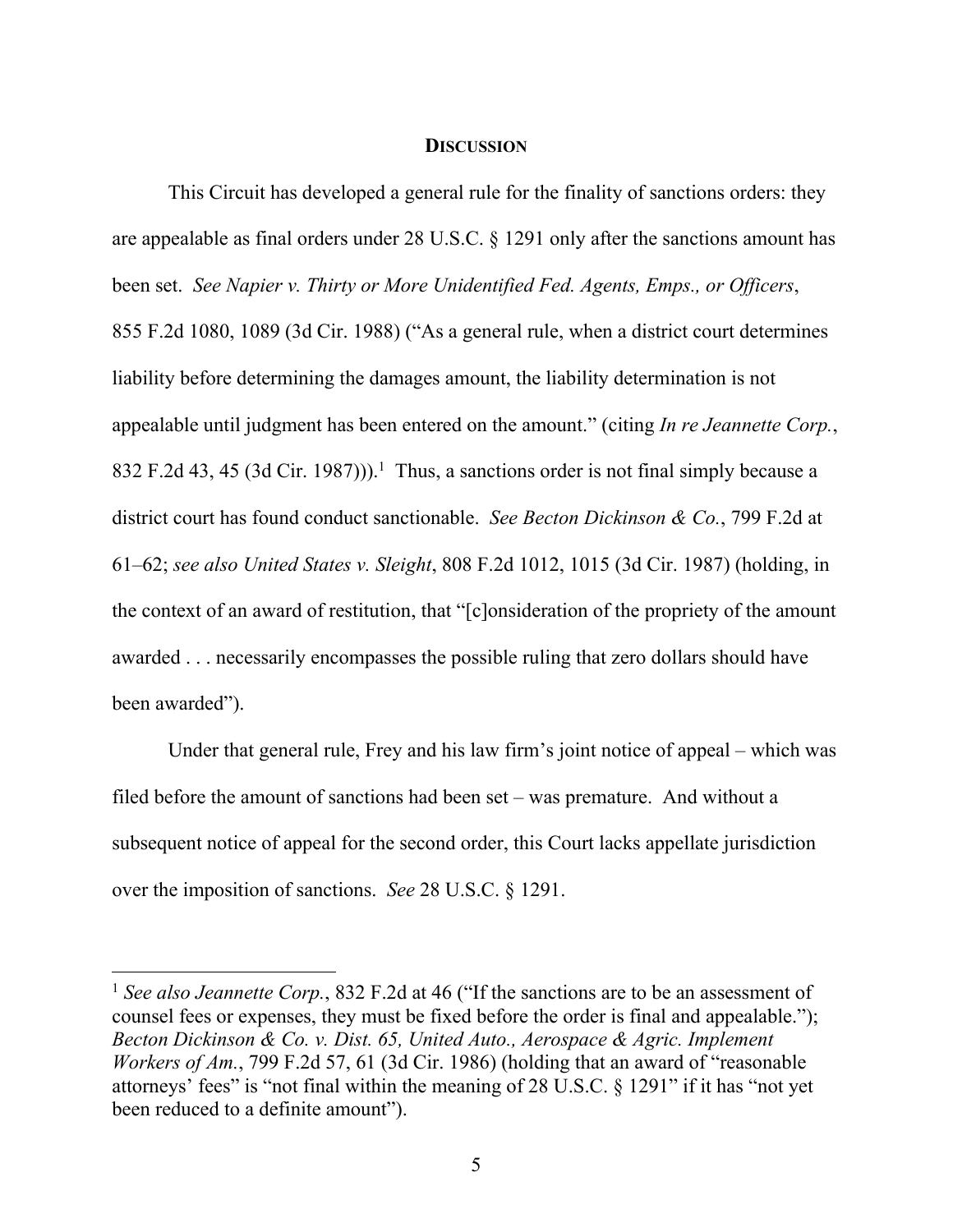To avoid that outcome, Frey and his law firm argue that this appeal falls outside of the general rule for three reasons. None of them succeed.

First, they invoke the *Grider* exception, which may apply when the amount of unquantified sanctions has been otherwise determined. *See Grider v. Keystone Health Plan Cent., Inc.*, 580 F.3d 119, 130–33 (3d Cir. 2009). In *Grider*, following an initial unquantified order for sanctions, the parties settled the underlying litigation and agreed on the amount of attorneys' fees to be paid. *See id.* at 130, 133. But here, at the time of the notice of appeal, the amount of the sanctions had not otherwise been set. Rather, it remained for the District Court to determine, and thus the *Grider* exception does not apply. *See Becton Dickinson & Co.*, 799 F.2d at 61 ("Until the amount of attorneys' fees has been set, there remains to be made a decision by the district court.").

Second, Frey and his firm contend that the order imposing sanctions is final and appealable because it was combined with a final order – the order granting IMEG's petition to compel arbitration. While orders *predating* a final judgment may be appealed through a notice of appeal of the final judgment, a notice of appeal does not extend to orders *postdating* the final judgment. *See In re Westinghouse Sec. Litig.*, 90 F.3d 696, 706 (3d Cir. 1996). Thus, even if the first order compelling arbitration were final and appealable, the notice of appeal of that order would not cover the later order setting the amount of sanctions.

Third, Frey and his firm assert that their notice of appeal of the first order imposing sanctions relates forward to the second order quantifying them. By rule, in